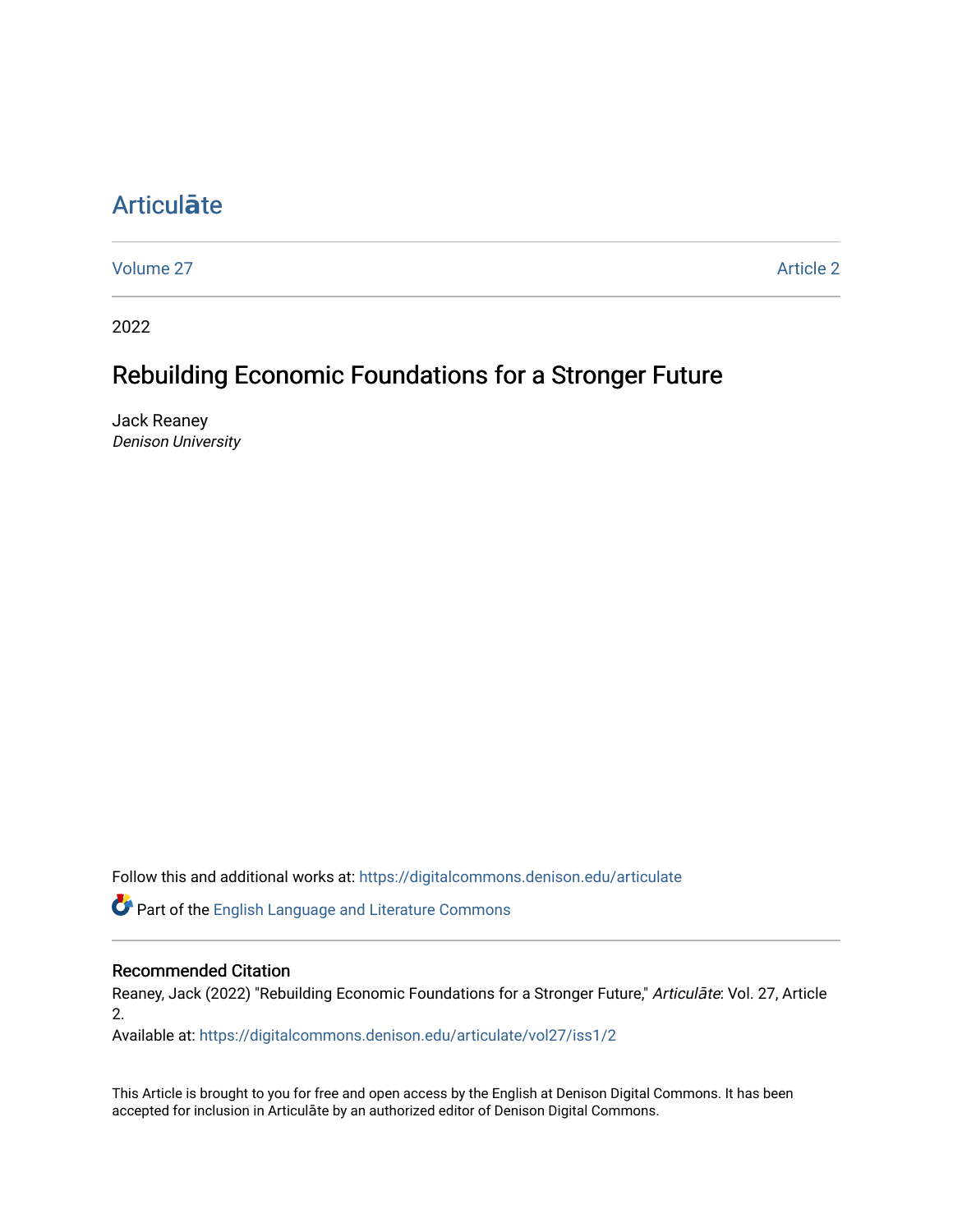## Rebuilding Economic Foundations for a Stronger Future

Jack Reaney

…

 *"Sometimes, you need a good earthquake to show you what's earthquake-proof."*  ––Anonymous

 Earthquakes do more than just crumble foundations. These disasters are a complete shake-up; weaknesses. Under the attentive spotlight which follows those moments of great drama, they reveal the deeper complications which might have otherwise appeared later on. When architects, engineers, and city planners are forced to face the destructive wakes of tremendous quakes, they are better positioned to recognize and disruption applies to the study of pandemics, famines, and all other economic disasters. One fact perpetuates those topics; even if a threat is "non-selective" by nature, institutions, power figures, and social norms tend to direct the worst impacts toward less-privileged groups, who then suffer in higher proportion. Afterwards, authorities can decide whether their society chooses to address certain fundamental disparities. But in a democratic society, at least, the scores of impact-analyses should highlight the truth: like poorly-built homes that crumble when shaken, disadvantaged groups will they exploit and emphasize the existing structural address the rotten roots of the rubble. That same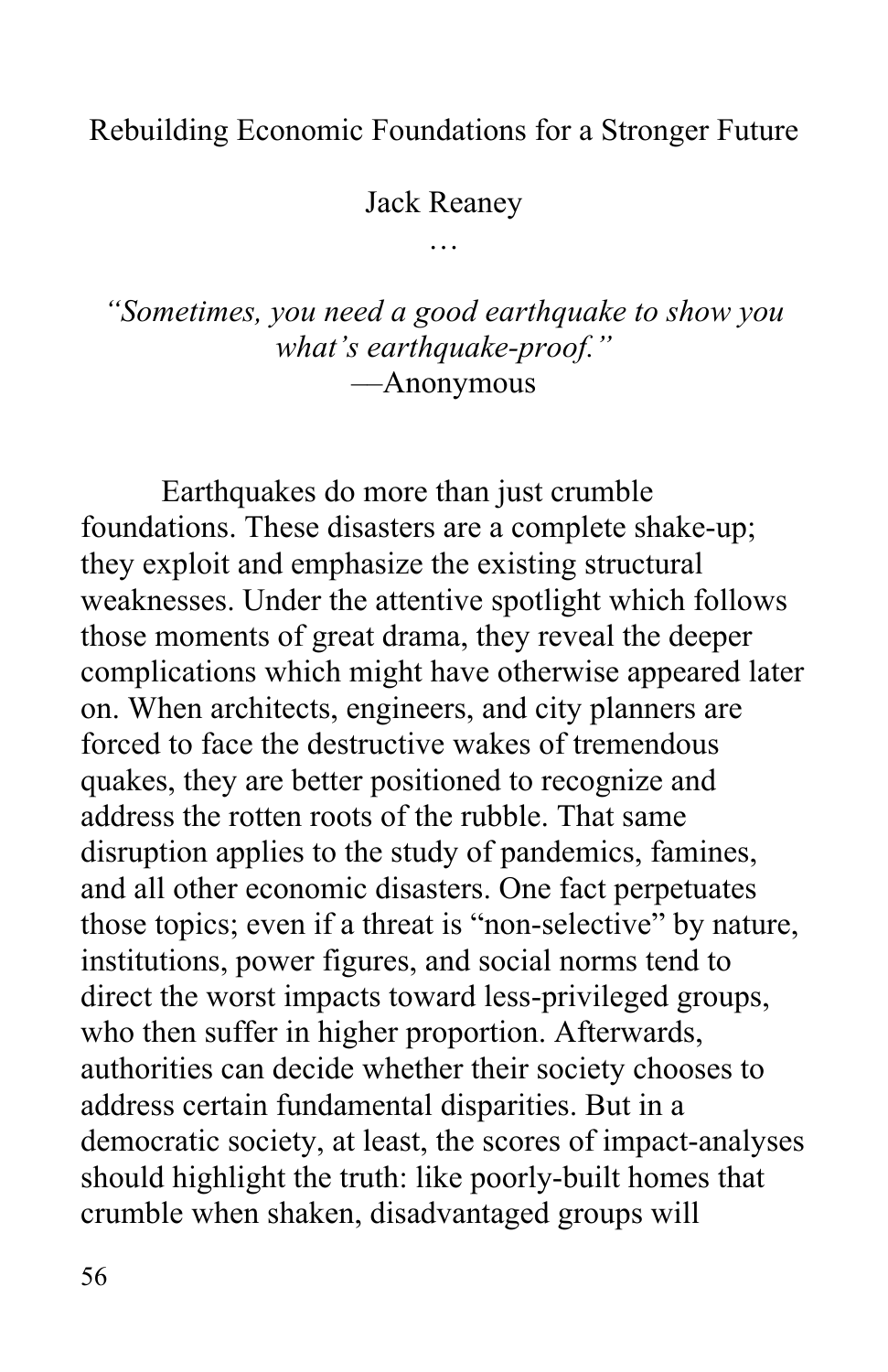somehow be affected by disasters in different, unfair ways. The COVID-19 pandemic is a modern reminder disaster like the infamous Black Death, the ensuing research might reveal underlying trends of economic as an impetus for positive change and explain beneficial disruptions to obsolete norms. that when populations throughout history are struck by inequality and demographic inequity, which could serve

 disruptions to obsolete norms. I will discuss three historical phenomena derived from research of the Black Death: the advancement of women in labor systems, the pattern of governing bodies panic to target and scapegoat vulnerable groups. These alongside every group *except* educated, white males–– particularly shocked by the social and economic chaos of pandemic which suggests there is work yet to be done in social safety net was not yet prepared to handle that unequal distribution of hardship or mental health challenges from isolation. Finally, I note that "Asian hate" emerged as an alarming reminder that American education and media is still failing to build a national ideology based in truth and fact. Before discussing these narratives, it's important to protect elitist power, and the societal tendency to use issues connect to COVID-19 because women were–– the name of equal opportunity. Furthermore, the existing

 *always* reveal systematic flaws related to class, race, gender, etc. which are useful for societal growth. In the case of Cholera, for example, the disease was non- selective––anyone exposed faced the same risk. It was even less selective than most pathogens, because the to acknowledge that post-disaster research may not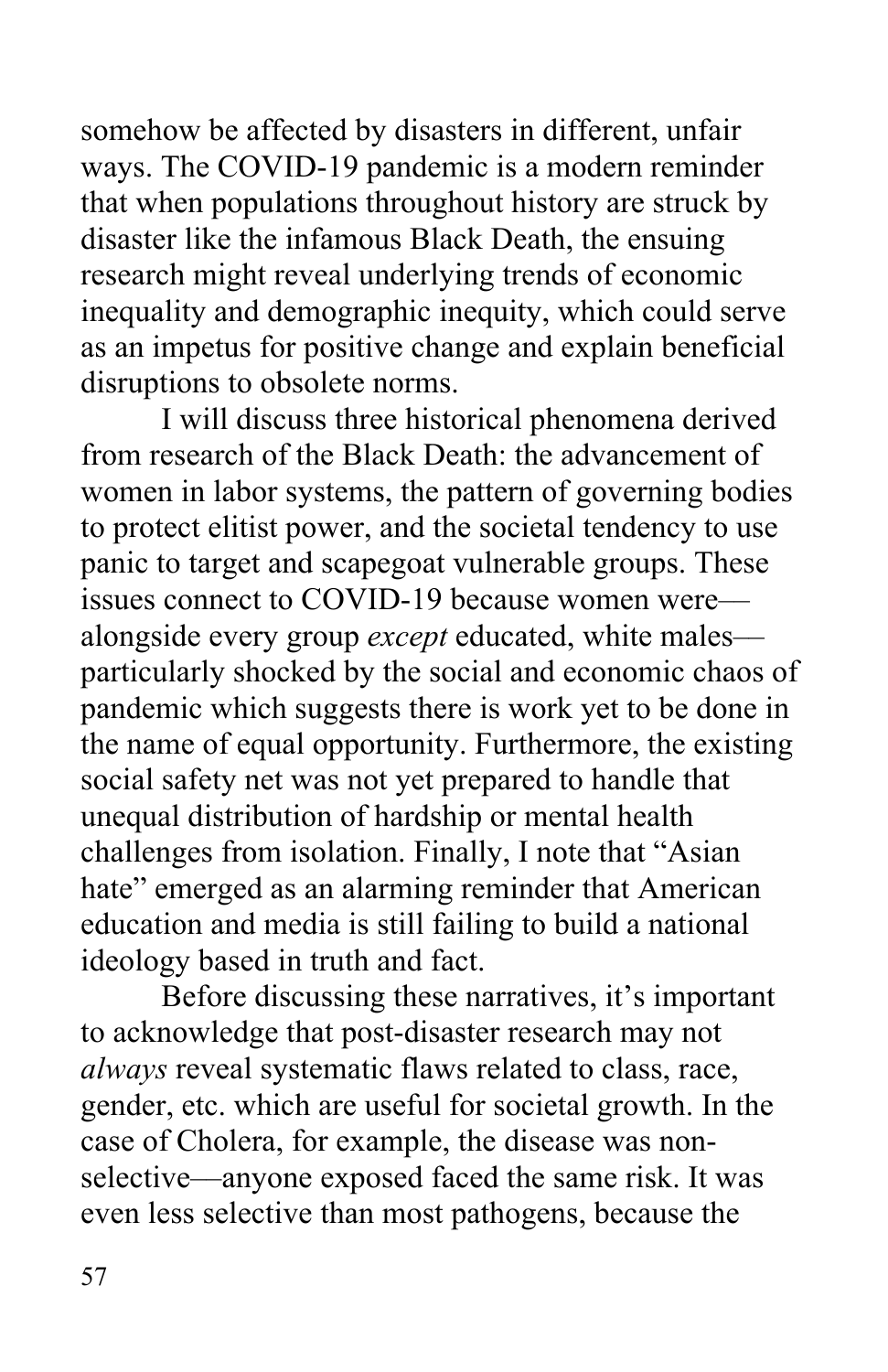cause of spreading was unknown and somewhat random. Epidemiologist John Snow eventually confirmed his suspicion that Cholera transmitted through the infection of local water sources––water being an essential resource for all socioeconomic classes, this disease did not select from the cholera outbreak created long-term problems; the affected area suffered depressed rent-prices and reinforced the condensation of urban poverty, as blocks as a whole and five percent of families plunged which created long-lasting problems rather than illuminate existing ones. illuminate existing ones. Another important note is that these eye-opening the poor (Ambrus et. Al 482). Ironically, income-shocks struggling neighbors applied negative externalities to the into poverty (476). Cholera could be seen as a disaster

 studies might not appear until long after all eyes have closed in those affected historical populations. In the last century, we have used more efficient analytical tools–– and researchers with unprecedented time and resources— affected populations ever possibly could have due to constraints of technology, communication, medical science, and other developments. Conclusions from recent studies of the Black Death, for example, might have been useful in the 14<sup>th</sup> century, but they did not exist; thus, they saved zero lives and enabled no disruptions which followed. But with regards to current and future disasters like COVID-19, we can expect a furious hunt for near-instantaneous and equitable data to learn more about historical disasters than the original immediate ideas which could have informed economic insights; we can expect unintended cross-sections of the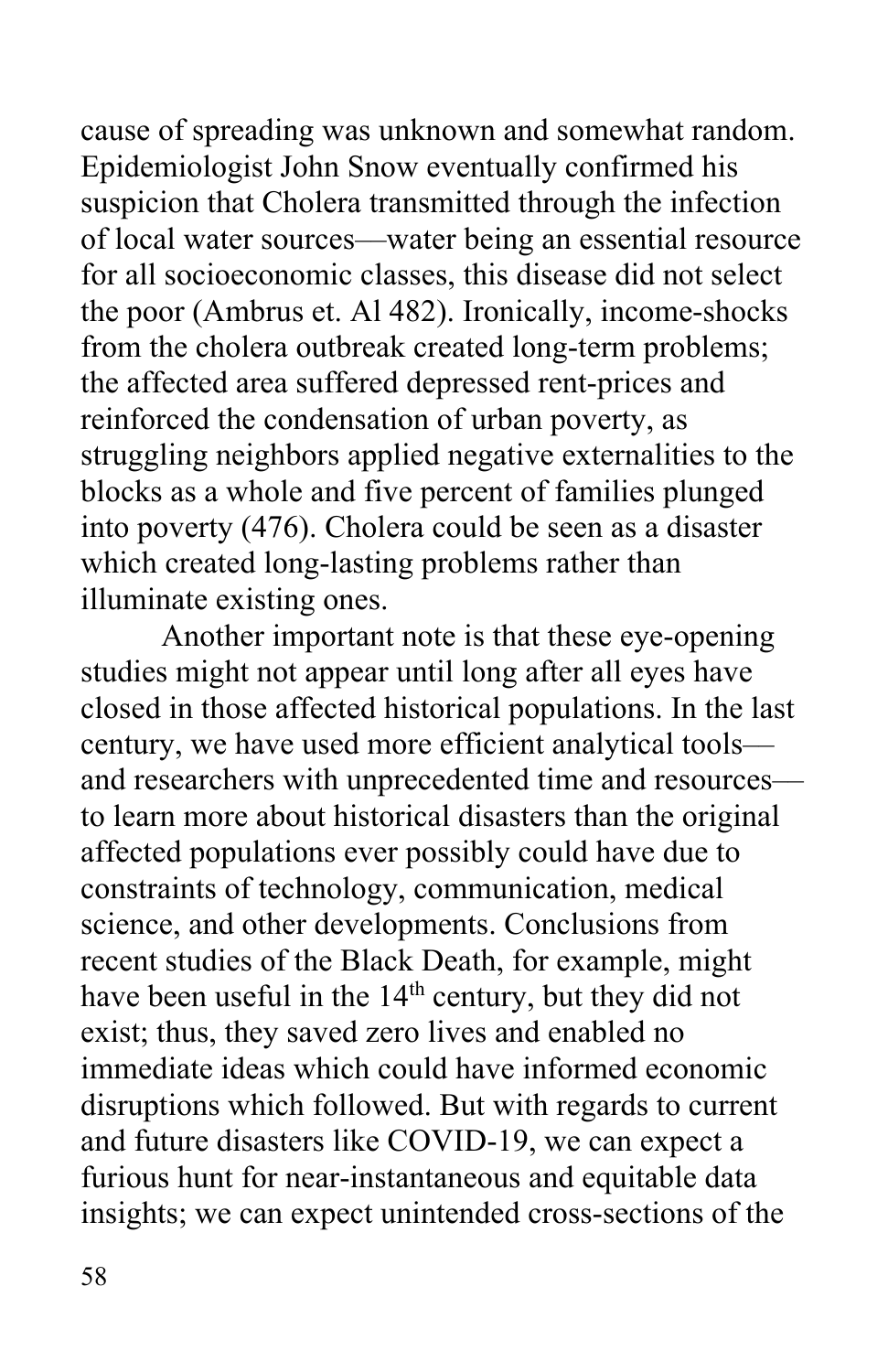functioning democratic society––and I hope we can information mobilizes positive change. socioeconomic playing field; we can expect that in a *expect* a functioning democratic society––access to

 information mobilizes positive change. The Black Death serves as an excellent example of how an exogenous shock can disrupt institutional norms. European labor systems dissolved, "fundamentally [changing] the balance of power between men and women and between generations" (De Moor 14). Jedwab, Johnson, and Koyoma explain that aggregate demand plummeted (10); "Crops went unharvested, and building projects stopped" (8). (This sounds familiar to the age of COVID-19 when industrial activity was halted to a point where even the price of *oil* went negative.) Religious institutions became increasingly top-heavy, as struggling low-class worshippers banded into movements of reform. Unorthodox groups that sparked during the Black Death wrote an important prologue to the Protestant Reformation, a crucial historical pivot which swept Catholicism (Jedwab et. al 39). Economies and religious through Europe in the 1500s, challenging Roman institutions were disrupted, and modern studies show that

 those decaying landscapes were conducive to change. For example, the European world may have been For example, the European world may have been Researchers disagree on whether the European Marriage Pattern (EMP) emerged from, or was reinforced by, the Black Death. But both views overwhelmingly argue that century, which destabilized traditions of a male-focused economy and early marriage for women. Female *ready* to redefine gender roles and expectations. the Black Death conducted the rise of the EMP in the 15<sup>th</sup>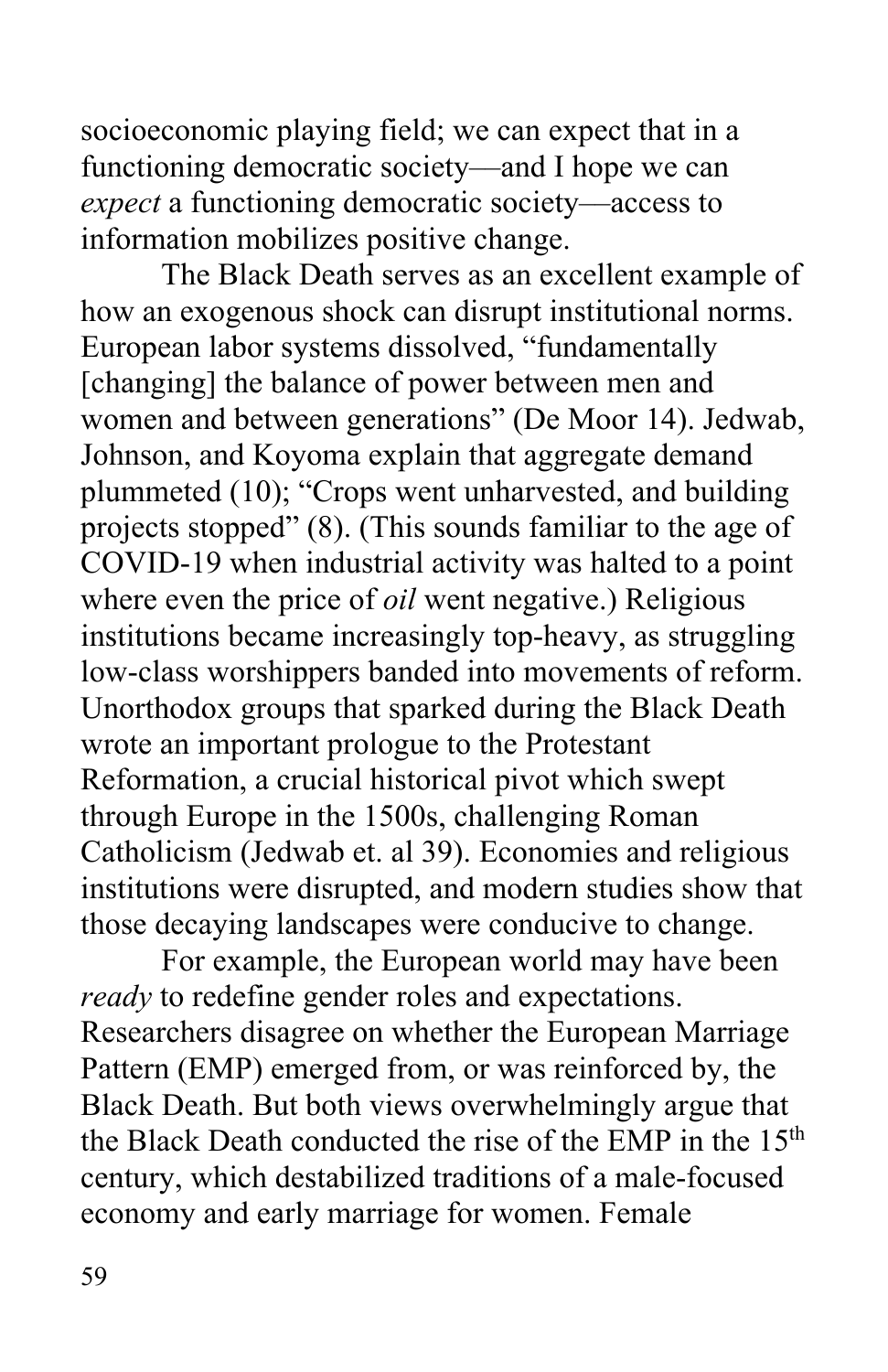Moor and Van Zanden. Female presence in the workforce rose as well as their average wage (14). Women finally controlled significant wealth, saving to support future families rather than being attached to their estate and marrying according to their inherent value, before Perhaps to fill vacancies in decimated urban populations, migration which also delayed marriages (15). These socioeconomic shifts paralleled changes in the agricultural standard; Nico Voigtländer and Hans- Joachim argue that especially in Northwest Europe, production shifted "from corn to horn" as a Malthusian rise in living standard enabled wider demand for animal products which had been considered luxury goods before earthquake-proof foundation and re-wiring the path of Divergence. populations gained bargaining power, according to De immediately accepting the arduous cycle of fertility (15). young men and women began engaging in labor the Black Death (Voigtländer 2254). All of these changes happened fast in pre-industrial terms, building a stronger, least resistance which helped conduct the Great

Divergence.<br>It must be noted that the Great Divergence is remembered as a period of vast growth and progress, when Western Europe adopted new cultural philosophies and economic practices (such as the EMP and pastoral farming). Some regions of Eastern and Southern Europe progress; the integration of women into positions of relative power allowed for a more efficient division of societal enlightenment and morale. The Great Divergence lagged behind and "missed out" on the fruits of this labor, in purely economic terms, and likely increased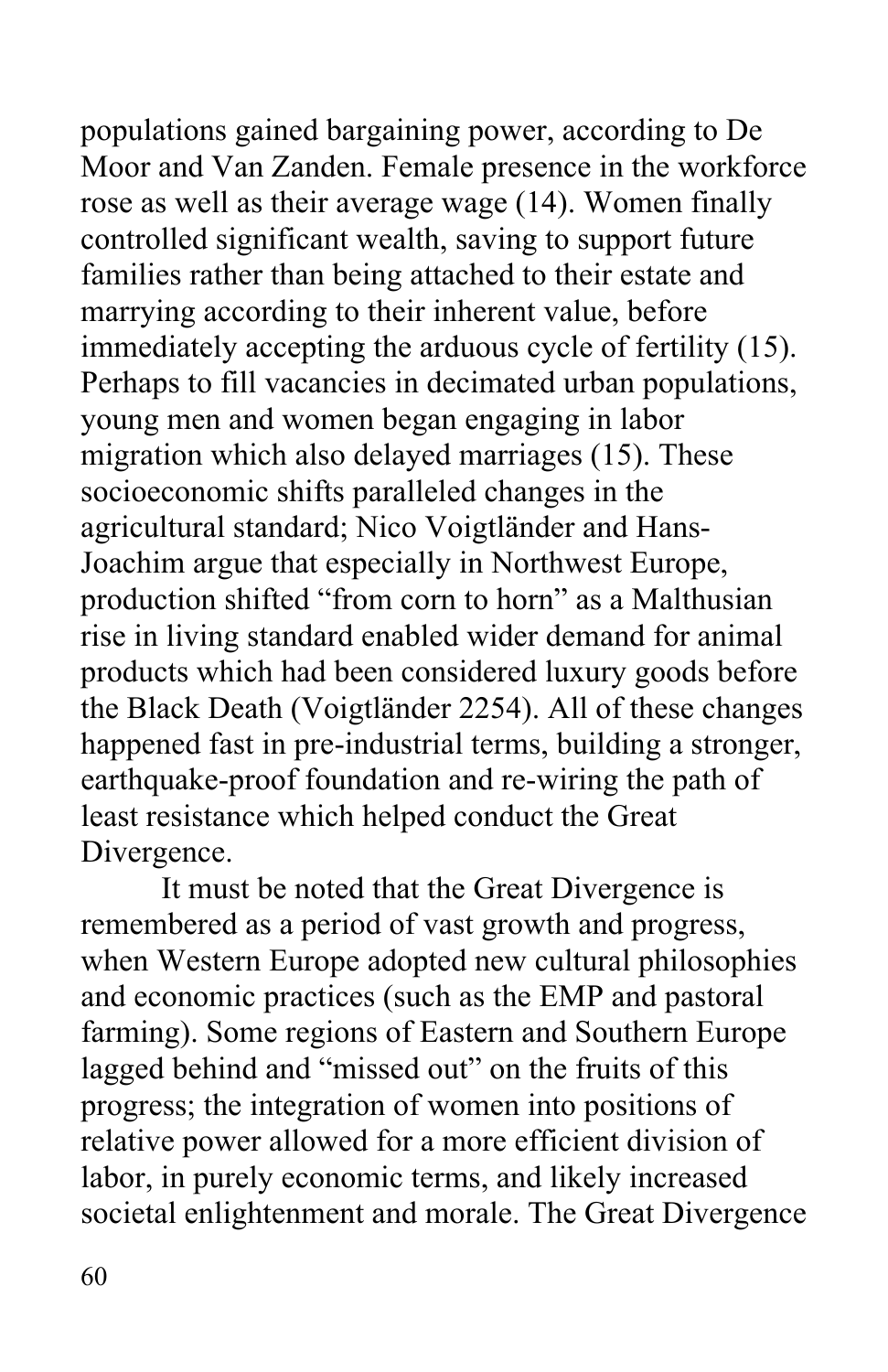opponents with male-centric views, as they may have never learned that progress for women has been an ongoing battle since their initial empowerment helped bring an end of the dark ages. Of course, gender is valuable evidence on a global scale, useful for femalelabor advocacy groups to undermine the arguments of

 inequality still persists into the twenty-first century. When COVID-19 struck the United States, the When COVID-19 struck the United States, the path of least resistance was wired delicately between competing political ideologies of how to support struggling citizens when their jobs and businesses are forced to shut down––in this case for unpredictable, American needs, Stefania Albanesi and Jiyeon Kim showed that women are more-likely to work in service providing industries––which suffered more than, say, male-dominated finance and law––and that they, especially, suffered a regression to old-fashioned norms of tending to childcare and other household needs as schools and daycare facilities closed (8). These gendered responsibilities came at the expense of wage-earning, career-advancing labor. That's just one demographic angle into the impact of crisis; of the massive overall 14.1% increase in unemployed––including employed- but-non-earning––Americans by April 2020, citizens without a college education were more than twice as likely to become unemployed (Bitler et. al 4). Food emphatically affected certain vulnerable groups, overwhelming the programs and outlets which *already*  drastic reasons. In one pandemic-inspired profile of security needs *tripled*, and food pantries reported a 70% increase in demand (Bitler et. al 1). These needs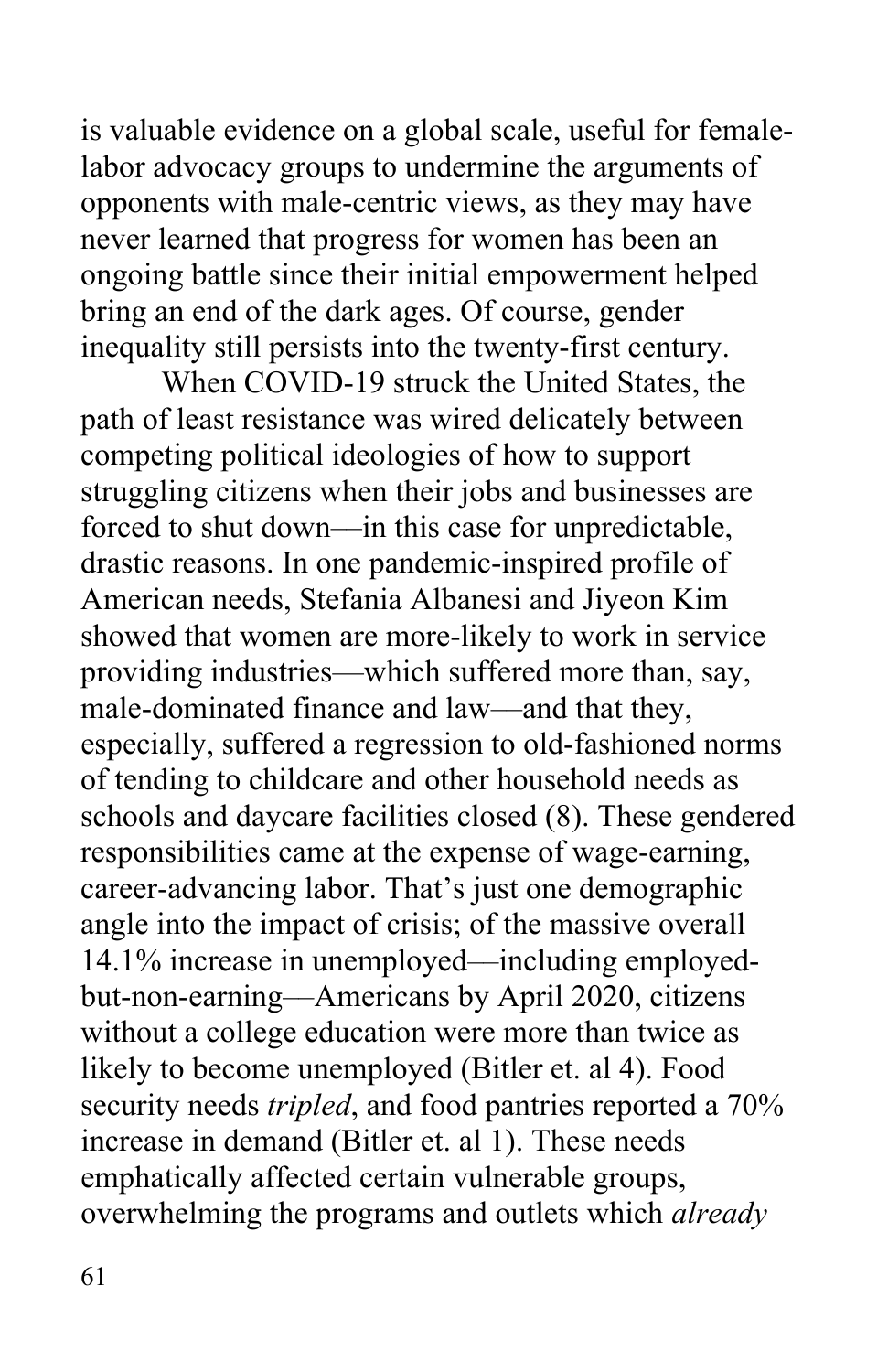supported them. Data from the rubble of this economic shake-down emphasized the need for a stronger "Social Safety Net".

 Safety Net". Mental health and wellness also became a priority. Logel, Oreopoulos, and Petronijevic highlight the pandemic, including increased rates of anxiety and outlook. The authors argue that while these results appear grim, they also might inform priorities tomorrow. Unprecedented focus on coping strategies revealed "the importance of focusing on social connection and social support during times of stress and suggests that colleges may support students' well-being by providing opportunities for them to connect with each other," and COVID-19 has been an unfortunate event for many obvious reasons, it has highlighted some previously camouflaged issues such as mental health issues which might improve with greater focus on communication, social connection, and support. increased challenges faced by students during the depression, and struggles with motivation and career to prioritize communication in general (20). While

 The authors also argue that as a backup for in- person networks of support, social media can deepen when communicating electronically, and therefore share more of their joys, worries, and stresses. Such self- disclosure is associated with positive relationship outcomes" (22). While people struggled to adjust to virtual connection during COVID-19 lockdowns, the authors believe that the world's expanded perception of communication will be seen as a positive outcome of existing relationships, as "people are less self-conscious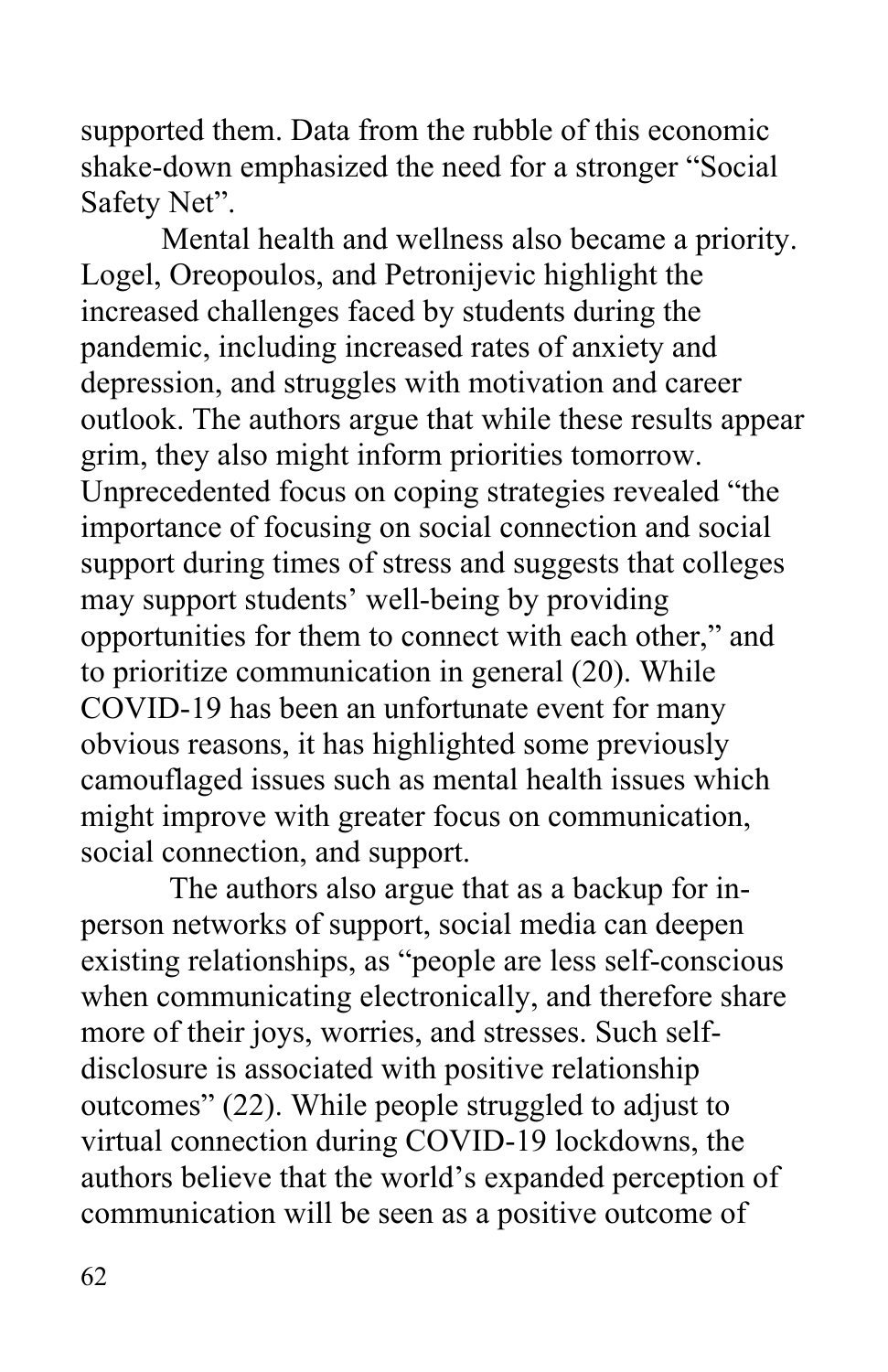disruption, as populations are better prepared to use study on college students provides evidence for one angle, but with caution, it could be fair to extrapolate that American citizens should be better prepared to communicate mental health needs support their peers who might be struggling. technology as a tool to increase access to support. This

 Apparently lacking mental health support, though, America's social safety net "has always been less far- reaching and less funded compared to other rich countries," according to Marianne Bitler, Hilary W. Hoynes, and Diane Whitmore Schanzenbach (2). This emergency relief system was built on programs including Unemployment Insurance (UI) offering weekly payments Assistance Program (SNAP) which is the current form of applications (34 million by July), congressional policy added \$600 per week of benefits (\$23 billion per week in federal spending) and opened eligibility to fit the support needs, SNAP spending "more than doubled by before the pandemic (9). Those financial resources were disparities of greatest importance; despite these massive, wellbeing still "are generally worse for families with children, and for Black and Hispanic respondents" (11). It's possible that with all the current academic literature which shows the porosity of America's social safety net, to jobless Americans, and Supplemental Nutritional the Food Stamp Program. With record-high UI contemporary gig-economy (9-10). With unusual food the end of July," costing \$1 billion more per week than not distributed with optimal attention to supporting hastily-legalized, expensive federal benefits, measures of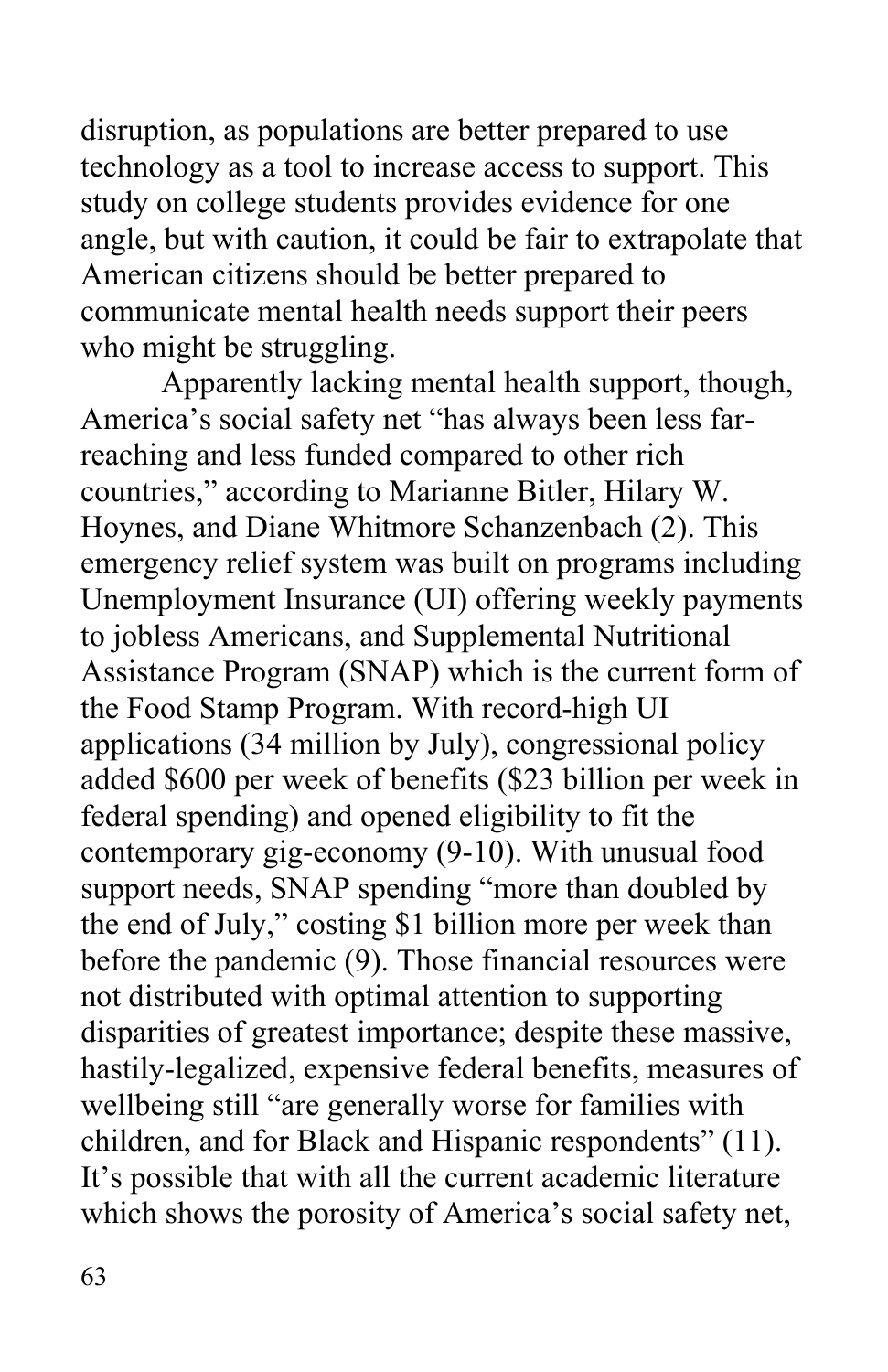and the new circuitry will be more efficient than politics could have spliced *without* a disaster like COVID-19 to prove the need for reinforcement. the delicate wiring of crucial support might be replaced,

 The Black Death, of course, also saw an initial crumble before any aging buildings were restored. Before the shock which killed 33-50% of Europe, normal agrarian farming meant an economy based in the supply and demand for grains and corn; after the plague's deep disruption to labor markets, populations, and standard of independent citizens (Voigtländer 2258). Northwestern Europe's labor force––women, in particular––was primed to make this adjustment in farming, but marginal cost of change would have been prohibitive before a Malthusian shock (the plague) transformed the market. Through modern study, we can derive an understanding living, women stepped up to assume greater value from their roles as valuable pastoral farmers and relatively that without the Black Death, women would have waited longer for their renaissance of individual bargaining

 power. It's also key to look for patterns in how institutions will react to disruption, and the Black Death provides a strong case. In the long run, wealth distribution in Europe changed most notably by decreasing the relative wealth share of the richest 10%; the top 10% went from controlling 65-70% of wealth to just 50%, a drop which compares to the 30% drop (from 90% to 60%) between World Wars and including the Great Depression (De Moor 19). This sudden parity of class in the  $14<sup>th</sup>$  century was unpleasant for elites; scrambling to grab their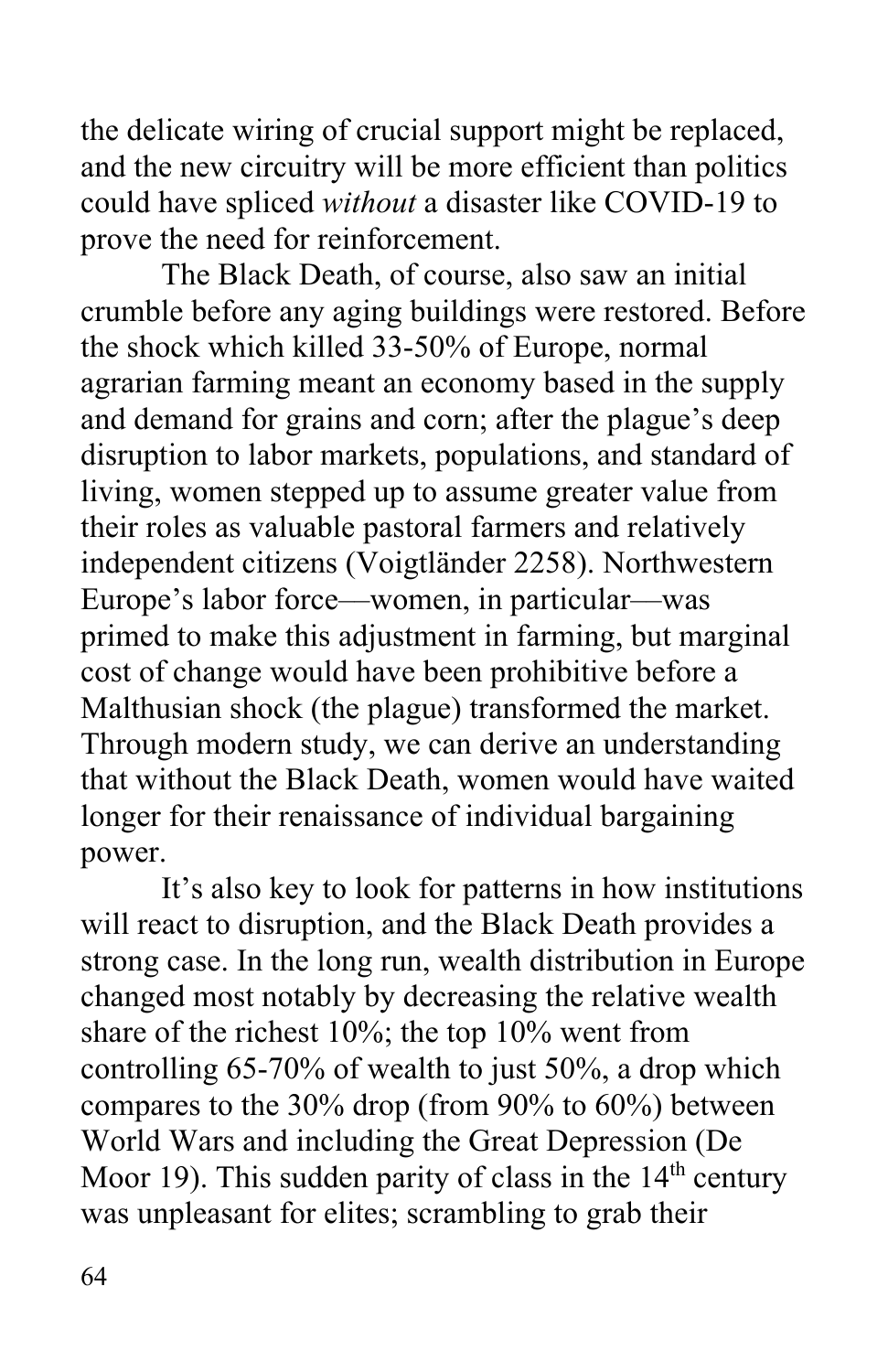scattered power, they leveraged sumptuary laws which dictated fashion based on social status (20-21). Power figures using law to maintain the status quo is *not* an archaic issue; in the current era of social justice in America, partly tied to the COVID-19 pandemic, America's former president emphasized the importance of "law and order" against activists protesting systemic racism. He directly encouraged a white-supremacist group to "stand back and stand by" during a presidential debate (Frenkel). The Black Death is essential to understanding how governing powers might hire unequitable architects, attempting to suppress the wake of disasters which destabilize institutions and require plans to rebuild. organization and growth of lower-class citizens in the

 pogroms during the Black Death can help explain the factors which predict persecution in any era. One specific study claimed that the behavior seen during the Black Death paralleled subsequent treatment of Jews according to Jedwab, Johnson, and Koyoma, because massive shocks such as plague and war happened to coincide with "the worst episodes of anti-Semitic violence" (347). By studying this angle of the Black Death, societies today can provide shelter against aftershocks––hate crimes against religious, racial, ethnic, and social groups. Furthermore, modern research into Jewish throughout history, perhaps even the holocaust,

 In the Black Death, these authors found the mortality rate, local involvement of Jews in the important causal factors of persecution to be local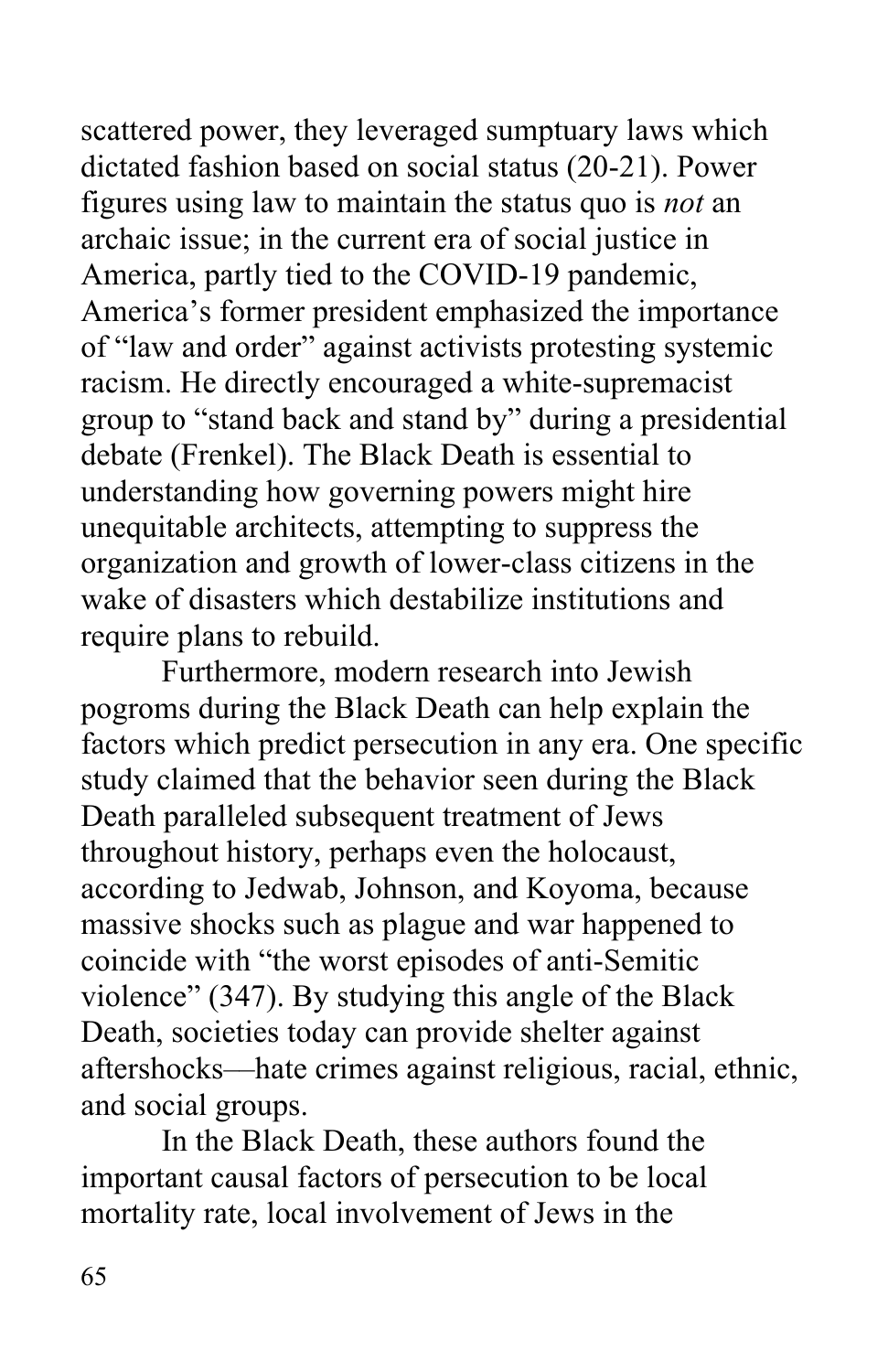marketplace, and the propensity of a community to scapegoat the Jewish community––blaming them for the plague. Higher mortality rates discouraged pogroms or efforts were too heavy for a weakened community (375). But also, the marginal value of Jewish workers in the moneylending sector was enhanced in desperate times of high mortality, which financially deterred their exile or extermination on an individual and community level (376). Markets either silenced or fueled the anti-Semitic behavior of certain communities. persecutions, possibly because organizing costs and

 Another interesting factor is that violent behavior aimed at Jews followed the Christian calendar; near Christmas, Jews were more commonly blamed for killing Jesus, where closer to Easter, Christians were more forgiving of Jews, and compelled to avoid sin including spontaneous attacks on their neighborhoods (347). As cold as it sounds, the authors concluded that in times of disaster, persecution "depends on how the magnitude of persecution and the economic benefits associated with may sprout into violence during stressful times (391). Using mortality and population data from the coincident researchers bring important ideas to the surface which can apply to any disaster where scapegoating is a risk. the shock interacts with the utility one derives from the presence of the minority," and that underlying biases tragedies of Jewish pogrom during a plague, these

 risk, particularly to Asian and Jewish populations. Inextricably tied to President Trump's use of anti-China The COVID-19 pandemic revealed scapegoating "trade war" language, some Americans saw COVID-19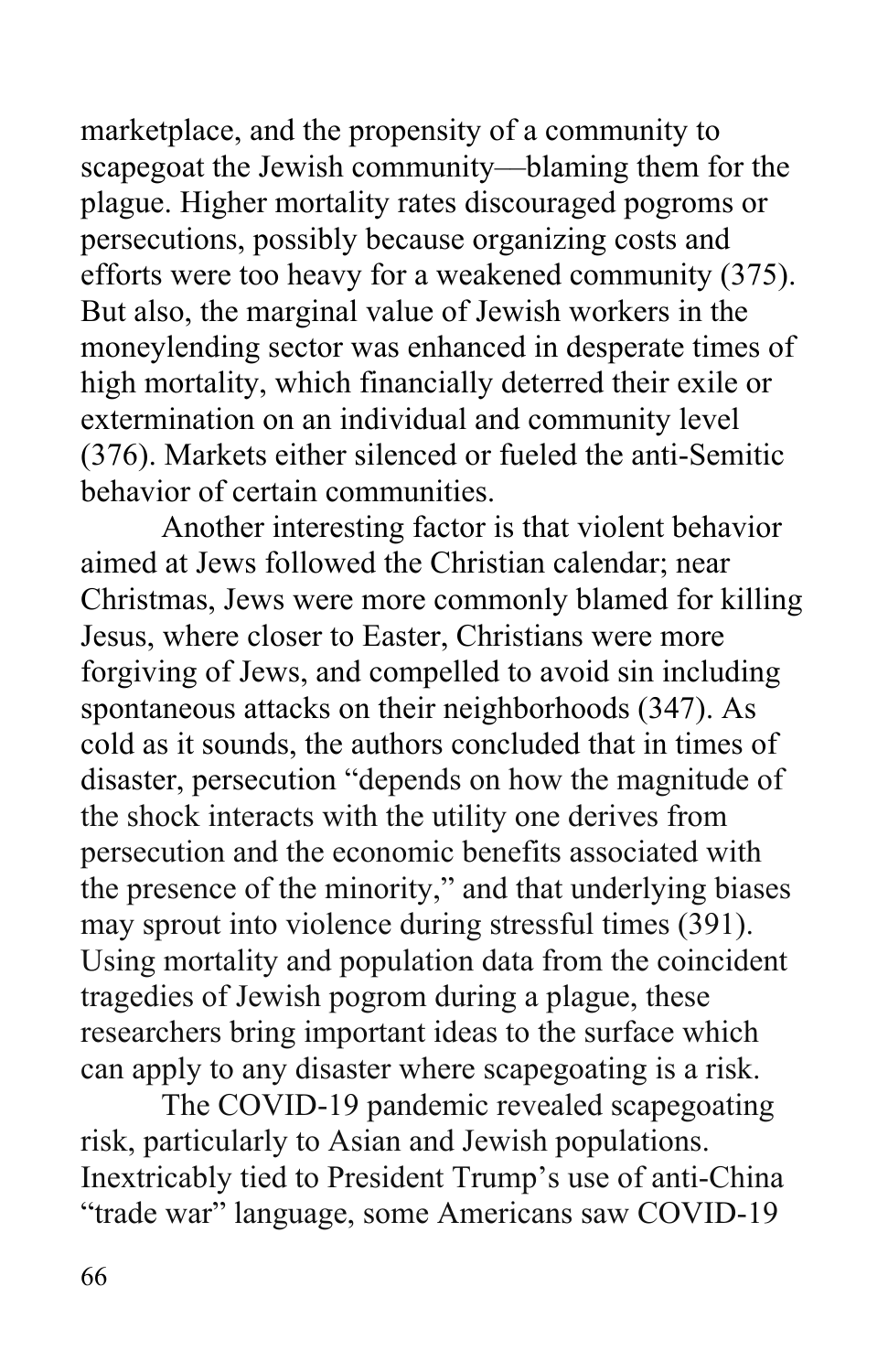as a canvas for the painting of China-centric xenophobia; using terms like "Plandemic", "Kung Flu Virus", "Chinese Flu", and "Wuhan Virus", white-supremacist unregulated social media platforms by "linking the coronavirus to racist and antisemitic slurs and memes. Users across these channels regularly share racist messages or caricatures of Chinese people, mocking their eating habits, accents, and hygiene" (Greenblatt 212). As history shows, imagery of the Jewish community is routinely toppled by wave after wave in the tide of anti- Semitism. But this notion of Chinese inferiority is not new, notably dated by the "Chinese Exclusion Act" of 1882, which resulted from public discourse of a "Yellow Peril" (212). Already resurfacing before the virus partly due to President Trump's rhetoric of 'reclaiming our economy back from China', COVID-19 provided a perfect coincident justification for extreme corners of America to identify themselves with racist language and supports awareness in the next generation. groups connected and thrived especially on right-wing, actions. Educators *will* take note, and this hopefully

 The COVID-19 pandemic shook the world. Only from the ground; the worst impacts were felt by those already weighed down by socioeconomic gravity, those who the world always crashes down onto. But this disaster, like all others, called for widespread research and truth-seeking. While nobody wishes for tragedy, at our economic institutions, and our treatment of well-supported, well-informed constructs could withstand the sudden destruction. However, earthquakes shake least the overflow of data can help us better recognize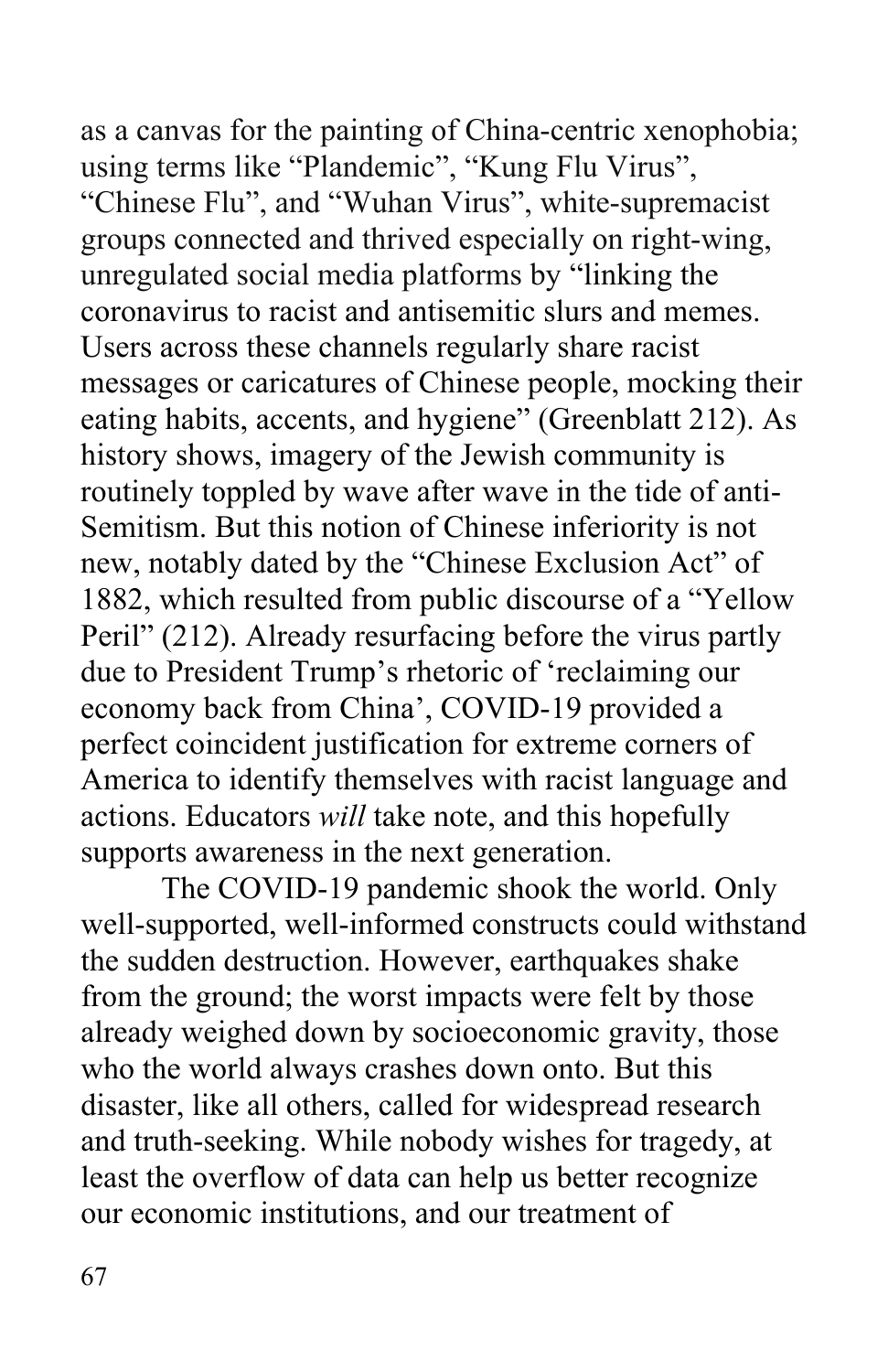resulting from past "earthquakes" like the Black Death, better attention to sustainable architecture. Perhaps, like world could emerge from some sort of "modern middle age", which will be remembered for inefficient norms of economy and support, for class inequality sustained by surviving through nostalgia and biases against minority and an unethical media landscape which earns profit through engagement with information, regardless of fact.<br>Works Cited disadvantaged groups. Drawing on the long-term impacts there is reason to hope the world might rebuild with the Renaissance and waves of industrial revolution, the the manipulation of power, and for senseless hate groups perpetuated through institutionalized ignorance

 Albanesi, Stefania and Jiyeon Kim. "Effects of the  Market." *The Journal of Economic Perspectives,*  2021. COVID-19 Recession on the US Labor

 Ambrus, Atilla, Erica Field and Robert Gonzales. "Loss in the Time of Cholera: Long-Run in the Time of Cholera: Long-Run<br>Impact of a Disease Epidemic on the Urban  Landscape." *American Economic Review,*  2020.

Bitler, Marianne, Hilary W. Hoynes and Diane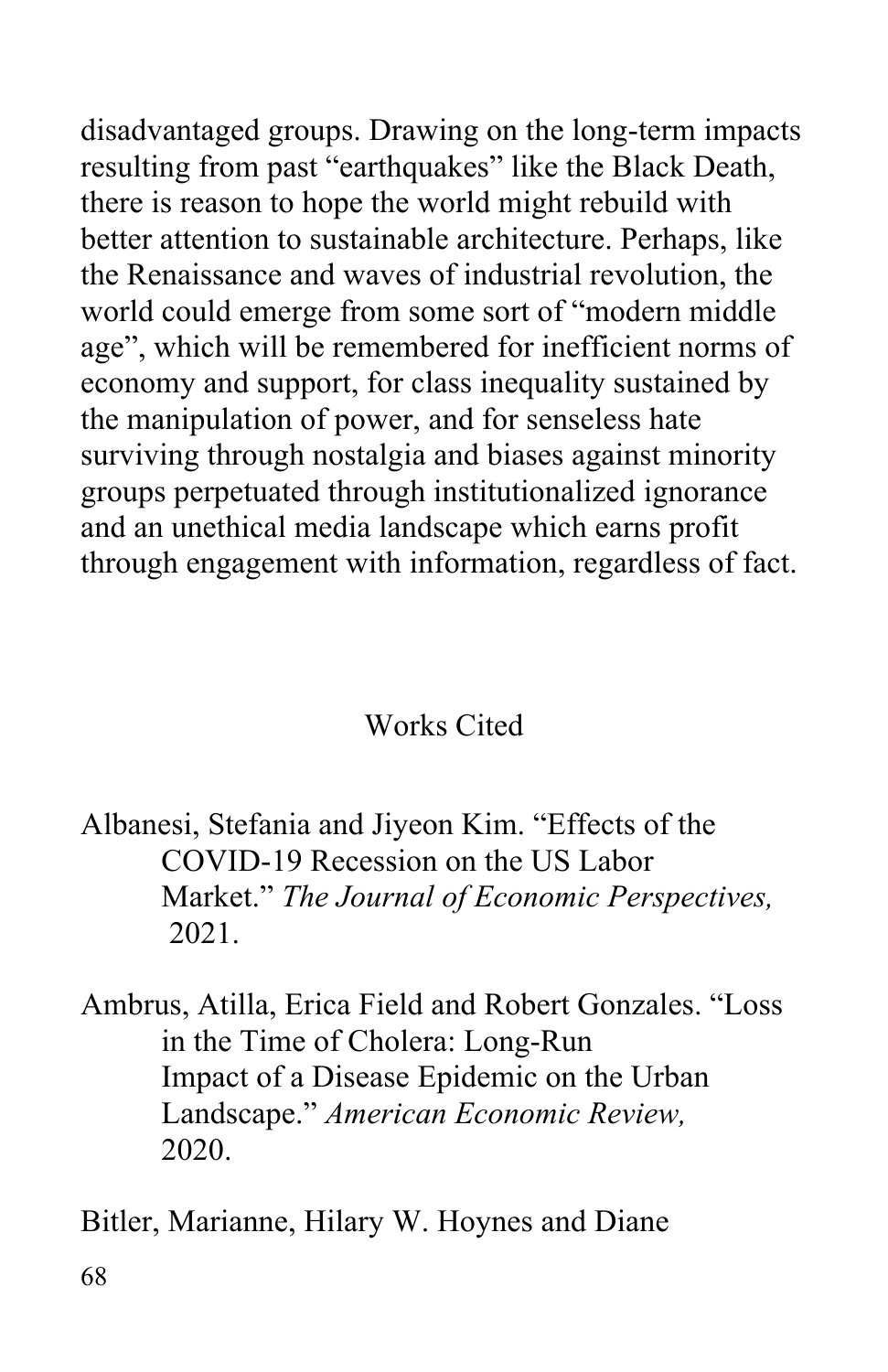Whitmore Schanzenbach. "The Social Safety Net in the Wake of COVID-19." *National Bureau of Economic Research*, 2020.

 De Moor, Tine and Jan Luiten Van Zanden. "Girl power: markets in the North Sea region in the late medieval and early modern period."  *The Economic History Review,* 2010. the European marriage pattern and labour

 Frenkel, Sheera and Annie Karni. "Proud Boys Celebrate Trump's 'Stand by' Remark about Them at the  Debate." *The New York Times*, The New York Times, 30 Sept. 2020, proud-boys-biden.html . [https://www.nytimes.com/2020/09/29/us/trump-](https://www.nytimes.com/2020/09/29/us/trump)

 Greenblatt, Jonathan A. "Fighting Hate in the Era of  Coronavirus." *Horizons: Journal of International Relations and Sustainable*  Relations and Sustainable Development, 2020, pp. 208–21, https://www.jstor.org/stable/48590574. 208–21, <https://www.jstor.org/stable/48590574>. Jedwab, Remi, Noel D. Johnson and Mark Koyoma. *Development*, no. 17, Center for International

 "The Economic Impact of the Black Death." *JEL*, 2020.

 Logel, Christine, Philip Oreopoulos and Uros of College Students During the COVID-19 Petronijevic. "Experiences and Coping Strategies